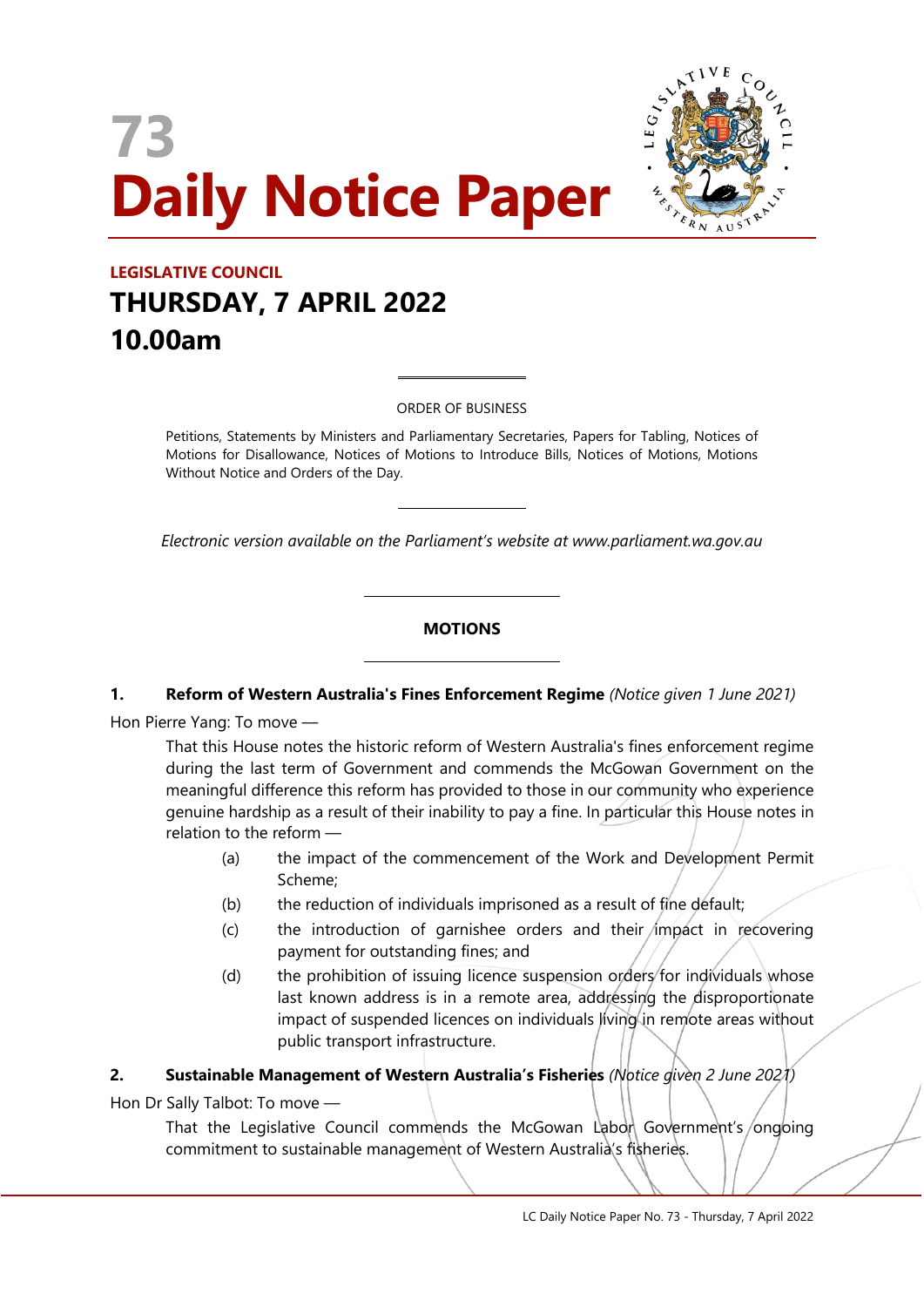#### **3. Innovation Voucher Program** *(Notice given 2 June 2021)*

Hon Dan Caddy: To move —

That this House notes the McGowan Government's commitment to foster innovation and grow entrepreneurship in Western Australia through the successful Innovation Voucher Program and by providing initial funding for start-ups and small businesses to commercialise their ideas and create jobs.

#### **4. McGowan Labor Government — Machinery of Government Changes** *(Notice given 3 June 2021)*

Hon Peter Collier: To move —

That this House expresses its concern with the McGowan Labor Government's machinery of government changes, in particular the establishment of the Department of Communities, in relation to, amongst other things —

- (a) the impact of the amalgamation of five departments into one with the Department of Communities upon some of Western Australia's most vulnerable people;
- (b) the issues surrounding a lack of leadership and direction within departments; and
- (c) the issues surrounding the duplication of Ministerial responsibility within amalgamated departments.

#### **5. Housing Concerns** *(Notice given 3 June 2021)*

Hon Steve Martin: To move —

That this House expresses its concern with issues within the Housing portfolio, in particular —

- (a) the unacceptable and rising level of homelessness throughout Western Australia;
- (b) the impact of COVID-19 on affordable housing; and
- (c) the shortage of rental housing throughout Western Australia and the shortfall in government provided housing.

#### **6. World Elder Abuse Awareness** *(Notice given 3 June 2021)*

Hon Rosetta Sahanna: To move —

That the Legislative Council notes the McGowan Government's ongoing efforts to combat elder abuse in Western Australia and recognise the importance of World Elder Abuse Awareness Day.

#### **7. Machinery of Government — Outcomes** *(Notice given 15 June 2021)*

Hon Dr Steve Thomas: To move —

That the Legislative Council calls on the Government to identify the costs, savings and outcomes of its Machinery of Government changes implemented on 1 July 2017.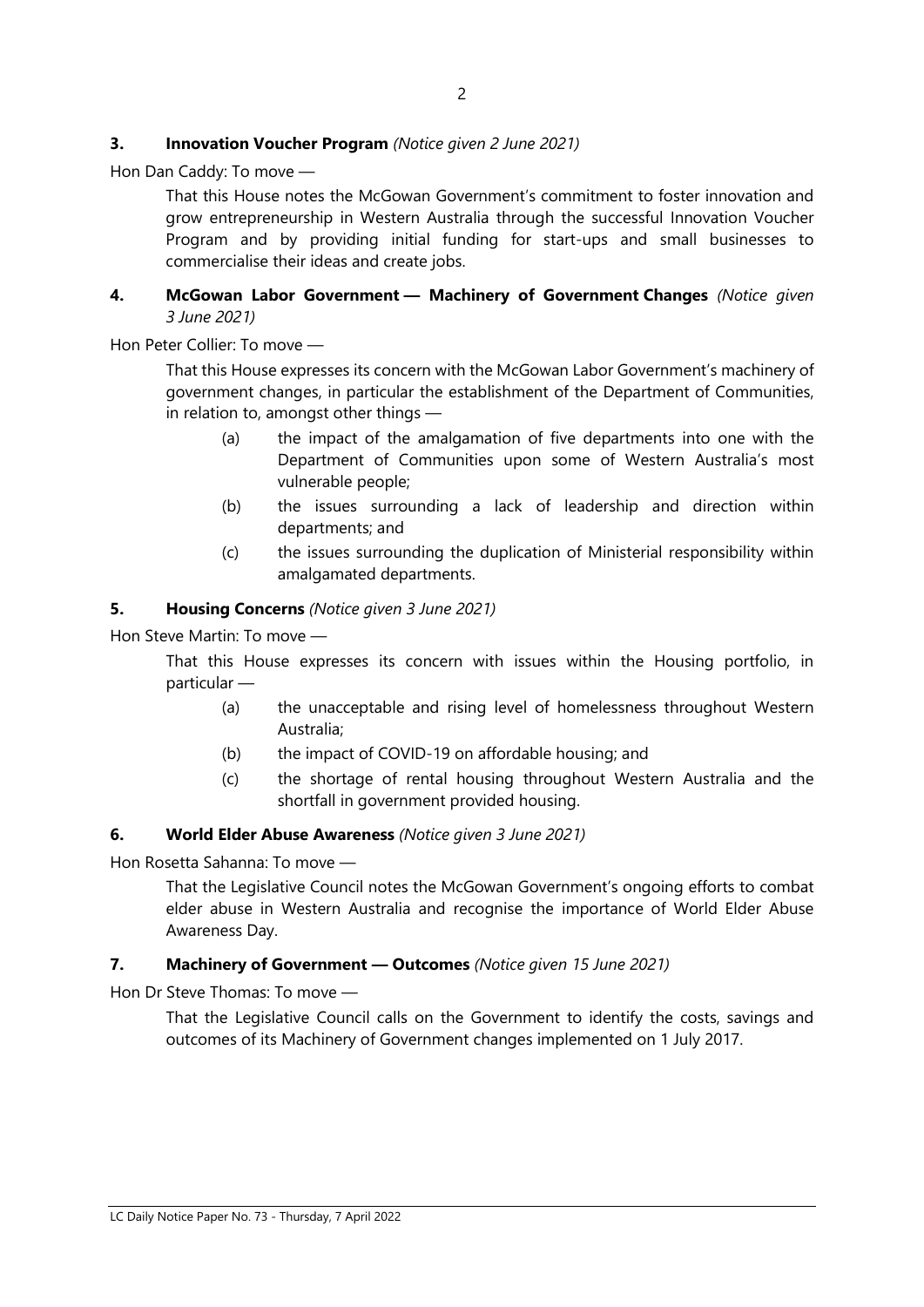# **8. Contribution of WA Police** *(Notice given 15 June 2021)*

Hon Peter Collier: To move —

That this House —

- (1) Recognises the valuable contribution of WA Police to the State.
- (2) Encourages the Labor Government to recognise the significant pressures on all areas of the police force due to factors including —
	- (a) COVID-19;
	- (b) substance abuse throughout the community;
	- (c) cost of living pressures for officers, particularly those serving in remote and regional areas of the State; and
	- (d) increased domestic violence cases,

and calls upon the Government to provide the appropriate salary and conditions accordingly.

### **9. Improved Seniors' Safety and Security Rebate** *(Notice given 16 June 2021)*

Hon Martin Pritchard: To move —

That the Legislative Council notes the McGowan Government's reinstatement of the improved seniors' Safety and Security Rebate and the impact that this \$16 million election commitment will have in ensuring that our seniors are protected and secure in their homes.

### **10. Human Rights of People with Disability** *(Notice given 17 June 2021)*

Hon Stephen Pratt: To move —

That the Legislative Council commends the McGowan Labor Government's ongoing commitment to individual and systemic advocacy in Western Australia in working to promote, protect and defend the human rights of people with disability.

# **11. Defence to the Presence of THC in a Driver** *(Notice given 22 June 2021)*

Hon Dr Brian Walker: To move —

That this House urges the McGowan Government to legislate to introduce a complete defence to the presence of THC in a driver's oral fluid or blood in circumstances where —

- (a) the driver has a valid doctor's prescription for a medicine containing THC;
- (a) the offence does not involve dangerous or reckless driving; and
- (b) an officer has not established driver impairment.

# **12. Corruption and Crime Commission — Access to Documents** *(Notice given 24 June 2021)*

Hon Nick Goiran: To move —

That this House —

- (a) expresses its appreciation to the Members and staff responsible for the drafting, tabling and publishing of the  $61<sup>st</sup>$  report of the Standing Committee on Procedure and Privileges (Committee);
- (b) is concerned that good faith negotiations between the Committee and the Corruption and Crime Commission (CCC) ceased inexplicably;
- (c) notes that the Committee's audit reveals that 1,120 privileged documents were provided without parliamentary approval by the Government to the CCC;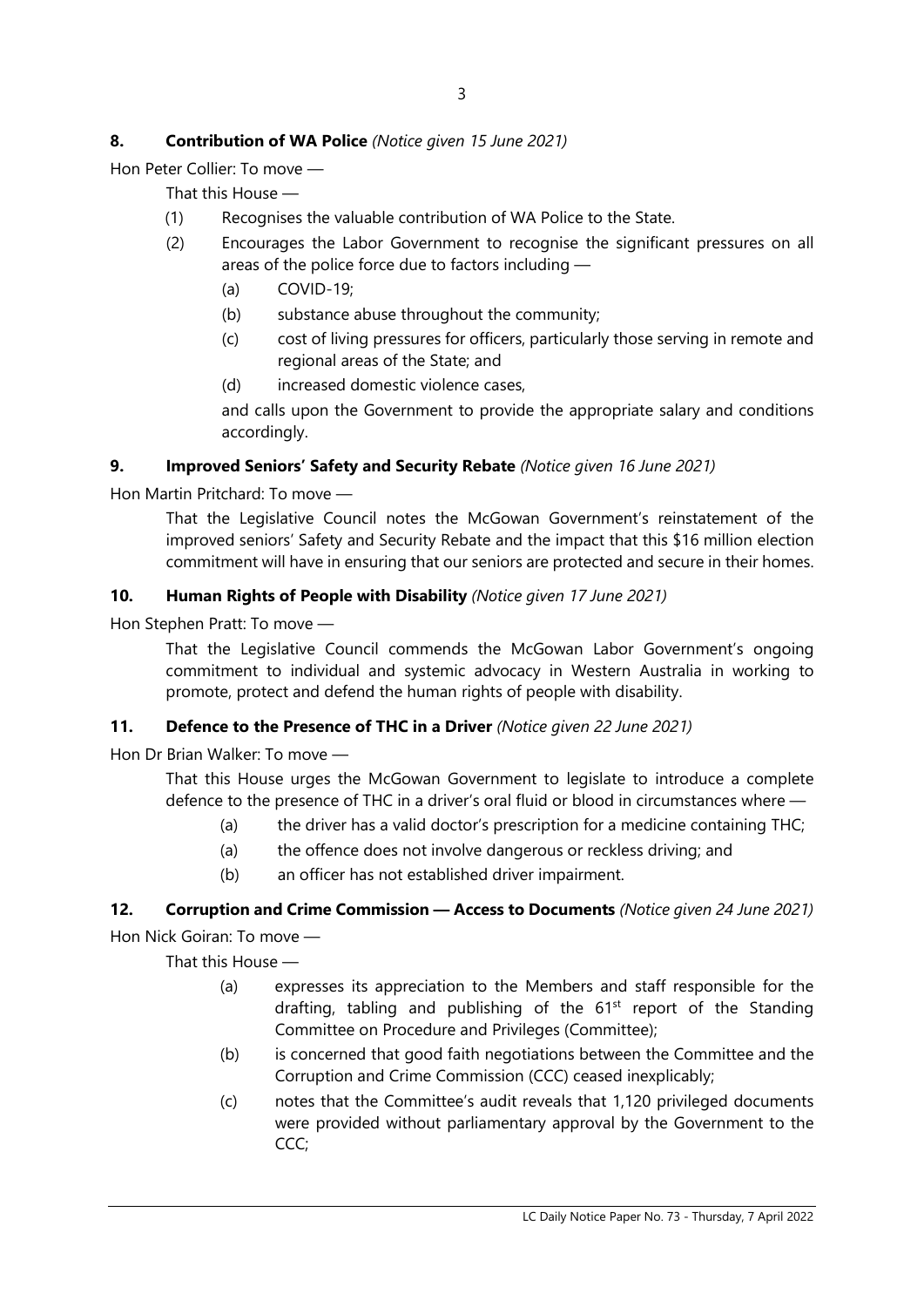- (d) reasserts that draft parliamentary speeches, motions and questions are subject to parliamentary privilege in the same way as confidential parliamentary committee material such as committee deliberations and draft report recommendations; and
- (e) encourages the CCC to avail itself forthwith of the opportunity to access the more than 450,000 non-privileged records.

# **13. Insurance Commission of Western Australia** *(Notice given 9 September 2021)*

Hon Nick Goiran: To move —

That this House —

- (1) Notes that the Insurance Commission of Western Australia (Commission)
	- (a) received \$665.4 million on 11 September 2020 as its share of the settlement of the Bell Group litigation settlement;
	- (b) were not involved in the preparation of the Premier's media release on 4 October 2020 which said that every residential household would from 1 November 2020 receive a one-off \$600 electricity bill credit "funded from the recent Bell Group settlement";
	- (c) paid approximately \$200 million to the Government in 2020-21 by way of tax equivalent payments on the Bell settlement sum; and
	- (d) have covered approximately \$292 million in costs arising from the Bell litigation leaving it with an after tax net sum of \$173 million.
- (2) Expresses its concern that the Premier
	- (a) misled Western Australians when he made his electricity credit announcement on 4 October 2020; and
	- (b) did not have the Bell settlement funds when the electricity bill credits were issued.
- (3) Reminds the Premier that the funding of the Bell Group litigation was derived from a WA Inc levy imposed on motorists.
- (4) Calls on the Premier to
	- (a) acknowledge that the Commission Board owe fiduciary duties;
	- (b) undertake not to interfere with the discharge of those duties; and
	- (c) table any reports he receives from the Commission under sections 28 or 29 of the *Insurance Commission of Western Australia Act 1986*.
- **14. Independent Review into the Department of Communities' policies and practices in the placement of children with harmful sexual behaviours in residential care settings** *(Notice given 12 October 2021)*

Hon Nick Goiran: To move —

That this House —

- (1) Thanks the Commissioner for Children and Young People for his *Independent Review into the Department of Communities' policies and practices in the placement of children with harmful sexual behaviours in residential care settings*.
- (2) Notes with grave concern the Commissioner's damning findings which expose that —
	- (a) children raised their concerns, and these were not responded to in a timely manner;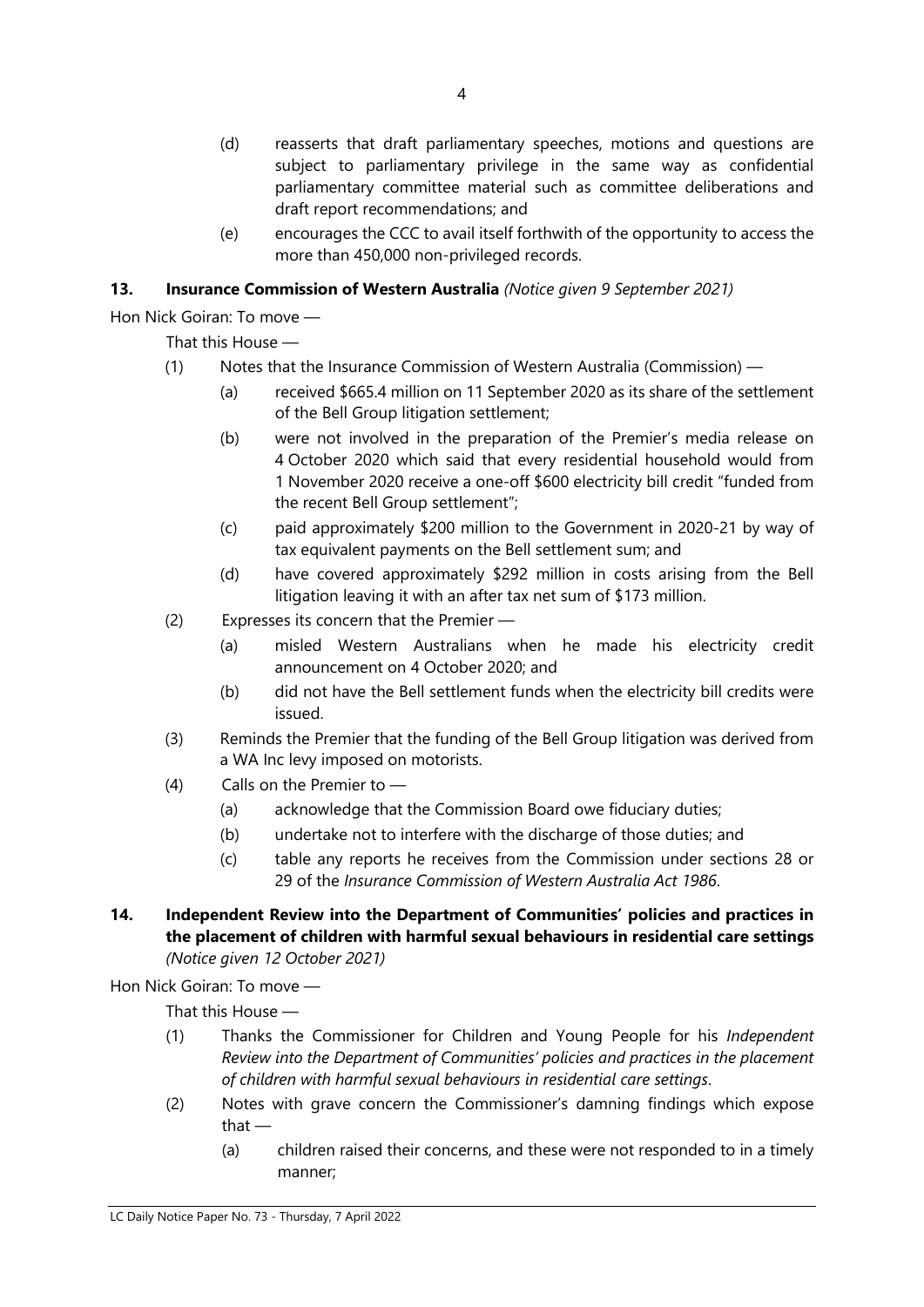- (b) the information and knowledge management systems of the Department are not fit for purpose and impede decision making for children and young people and organisational accountability;
- (c) the Department does not have a cohesive or effective framework or policy, practices or services to understand and respond to children and young people with harmful sexual behaviours;
- (d) the Department does not consistently ensure that high quality and safe care by well trained and supported staff and carers is provided to children and young people in the care of the CEO in residential care;
- (e) the Department's risk assessment and management strategies are not effective in consistently preventing, identifying and mitigating risks to children and young people in residential care; and
- (f) the Department's internal safeguards and review mechanisms do not contribute effectively to the safety of children and young people in residential care.
- (3) Calls on the Government to urgently provide a precise and time bound plan of how it proposes to address the Commissioner's findings and recommendations.

# **15. Amendment to Standing Orders — Removal of Prayers from Formal Business** *(Notice given 13 October 2021)*

Hon Sophia Moermond: To move —

That Standing Order 14(1) be amended by:

- (a) deleting item (a); and
- (b) renumbering the remaining items accordingly.

# **16. Elder Abuse** *(Notice given 15 February 2022)*

# Hon Nick Goiran: To move —

That this House —

- (a) reminds the McGowan Labor Government that its January 2017 election manifesto on responding to elder abuse promised that it would "expedite" amendments to the law surrounding enduring powers of attorney and guardianship;
- (b) notes that on 13 September 2017 the Legislative Council established, on the motion of the Opposition, the Select Committee into Elder Abuse;
- (c) reminds the Government that the Select Committee's  $24<sup>th</sup>$  recommendation in its 2018 Final Report called on it to "act as a matter of urgency";
- (d) notes that more than 5 years have passed since the election promise was made;
- (e) expresses its deep concern about the impact on victims of elder abuse given its prevalence in our State and reports of an increase during the pandemic; and
- (f) calls on the Government to apologise for breaking trust with the victims, the electors and the Parliament, and to make amends without any further delay.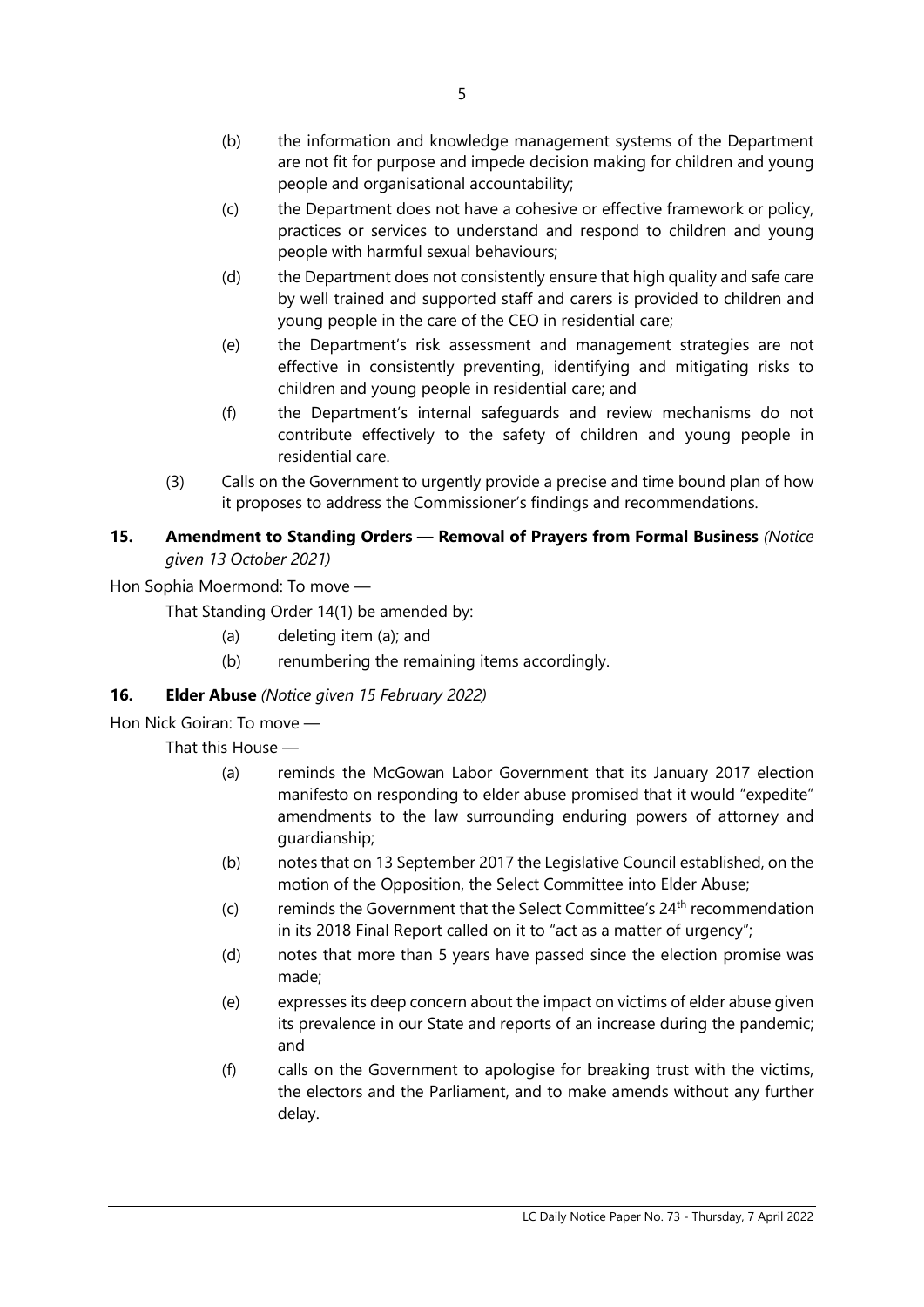#### **17. COVID-19 in 2022** *(Notice given 24 February 2022)*

Hon Dr Steve Thomas: To move —

That this House:

- (a) notes this State's lack of preparedness for the inevitable outbreak of COVID-19 in 2022 and the spread of the Omicron strain;
- (b) notes the constant changing of the State's COVID rules by the State Government, and that the lack of consistency is damaging to the business community in particular;
- (c) notes the lack of openness and accountability of the Government in making these changes, including not making the information used to make the decisions and thresholds and trigger points freely available;
- (d) notes that this arrogant willingness to keep the community in the dark is unnecessary and unjustified, as the vast majority of the community is mature enough to assess the situation rationally; and
- (e) calls on the McGowan Government to stop treating the Western Australian community with contempt, and provide them with consistent, clear and manageable rules for COVID and release all supporting data and information used to justify them and all thresholds for future actions.

#### **18. Government Budget Surpluses** *(Notice given 23 March 2022)*

Hon Dr Steve Thomas: To move —

That this House —

- (1) Notes that
	- (a) the McGowan Government's prediction of \$15 billion in surpluses over five years looks to be an underestimate given the high iron ore price and high oil price;
	- (b) the McGowan Government has also reaped in hundreds of millions of dollars extra in local fees, charges and taxes, which has given it the highest revenues and largest budget surpluses in the history of Western Australia; and
	- (c) despite this record income the McGowan Government has failed to adequately deliver services to the people and businesses of this State, and that many of their Ministers have failed in their tasks.
- (2) Calls on the McGowan Government to use the massive wealth in the upcoming 2022-23 State Budget to improve its performance, and to deliver a real vision for the future of all the people of Western Australia, including those in the regions.

#### **19. Decriminalisation of Marijuana for Personal Use** *(Notice given 23 March 2022)*

Hon Dr Brian Walker: To move —

That this House supports and endorses the WA State Labor Party policy to decriminalise the possession of small amounts of marijuana for personal use and return to a system of infringement notice penalties and diversion to counselling services.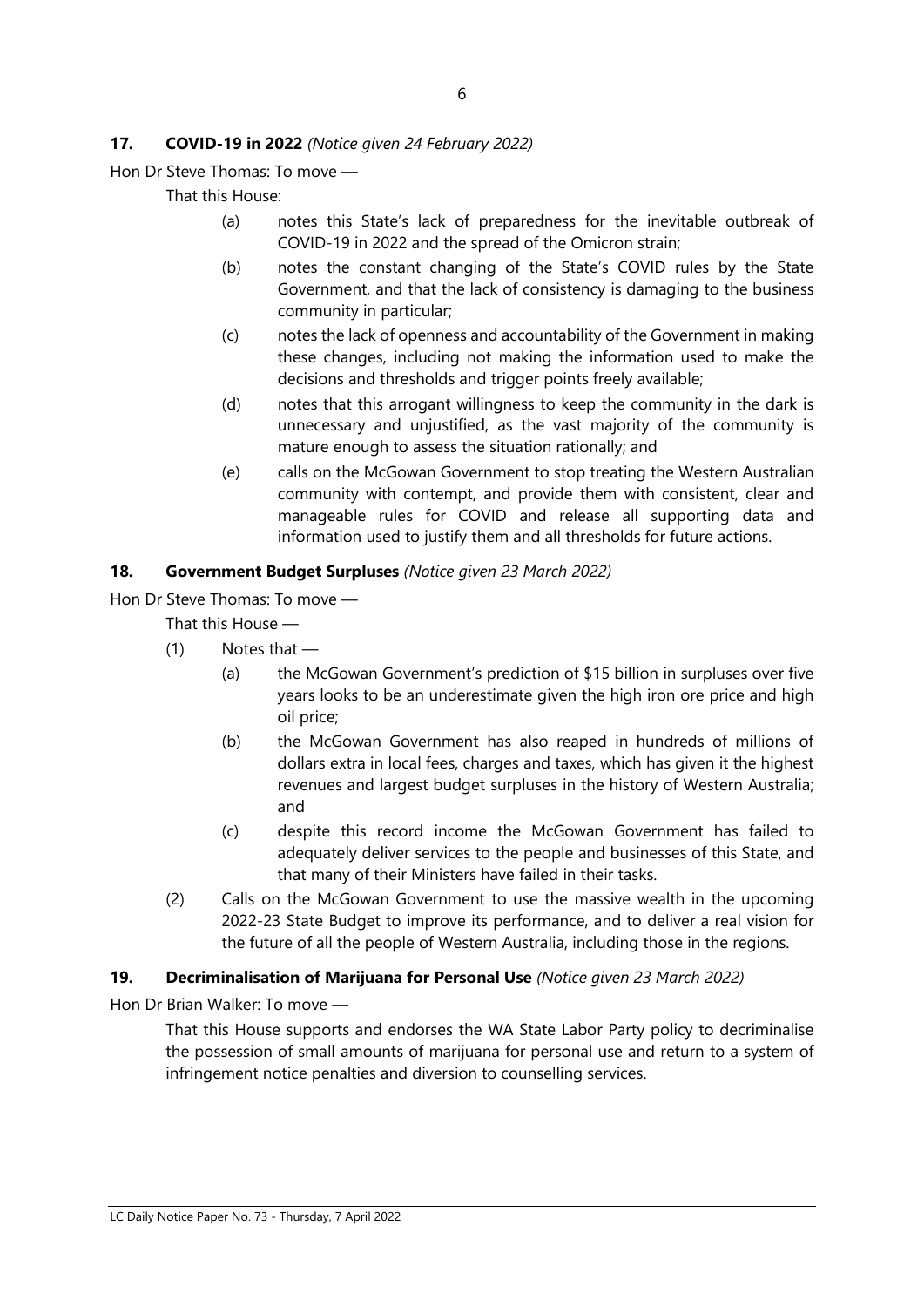# **ORDERS OF THE DAY**

# **1. City of Vincent Local Government Property Local Law 2021 — Disallowance**

Moved (SO 67(3)) 24 March 2022 on the motion of Hon Lorna Harper (Days remaining 14 after today (Indicative date — 17 August 2022))

That, pursuant to recommendation of the Joint Standing Committee on Delegated Legislation, the *City of Vincent Local Government Property Local Law 2021* published in the *Gazette* on 30 November 2021 and tabled in the Legislative Council on 7 December 2021 under the *Local Government Act 1995*, be and is hereby disallowed. (Tabled Paper 960).

### **2. Shire of Broome Waste Local Law 2021 — Disallowance**

 $\overline{\phantom{a}}$ 

 $\overline{\phantom{a}}$ 

Moved (SO 67(3)) 7 April 2022 on the motion of Hon Martin Pritchard (Days remaining 17 after today (Indicative date — 31 August 2022))

That, pursuant to recommendation of the Joint Standing Committee on Delegated Legislation, the *Shire of Broome Waste Local Law 2021* published in the *Gazette* on 9 December 2021 and tabled in the Legislative Council on 14 December 2021 under the *Waste Avoidance and Resource Recovery Act 2007*, be and is hereby disallowed. (Tabled Paper 983).

**3. Conservation and Land Management Amendment Bill 2021** *[LA 7–1] Minister for Emergency Services representing the Minister for Environment*

Second reading adjourned (Thursday, 24 June 2021).

**4. Transfer of Land Amendment Bill 2021** *[LA 16–1] Leader of the House representing the Minister for Lands*

Second reading adjourned (Thursday, 5 August 2021).

**5. \*Fair Trading Amendment Bill 2021** *[LC 19–1] Minister for Emergency Services representing the Minister for Commerce*

Second reading adjourned (Wednesday, 23 June 2021).

*See Standing Committee on Uniform Legislation and Statutes Review Report No. 133 (Tabled 10 August 2021).*

*cf SNP 19 Issue 1 — 10 August 2021.*

**6. \*Statutes (Repeals and Minor Amendments) Bill 2021** *[LC 2–1] Parliamentary Secretary to the Attorney General*

Second reading adjourned (Thursday, 6 May 2021).

*See Standing Committee on Uniform Legislation and Statutes Review Report No. 135 (Tabled 31 August 2021).*

**7. Criminal Appeals Amendment Bill 2021** *[LA 35–1] Parliamentary Secretary to the Attorney General*

Second reading adjourned (Wednesday, 8 September 2021).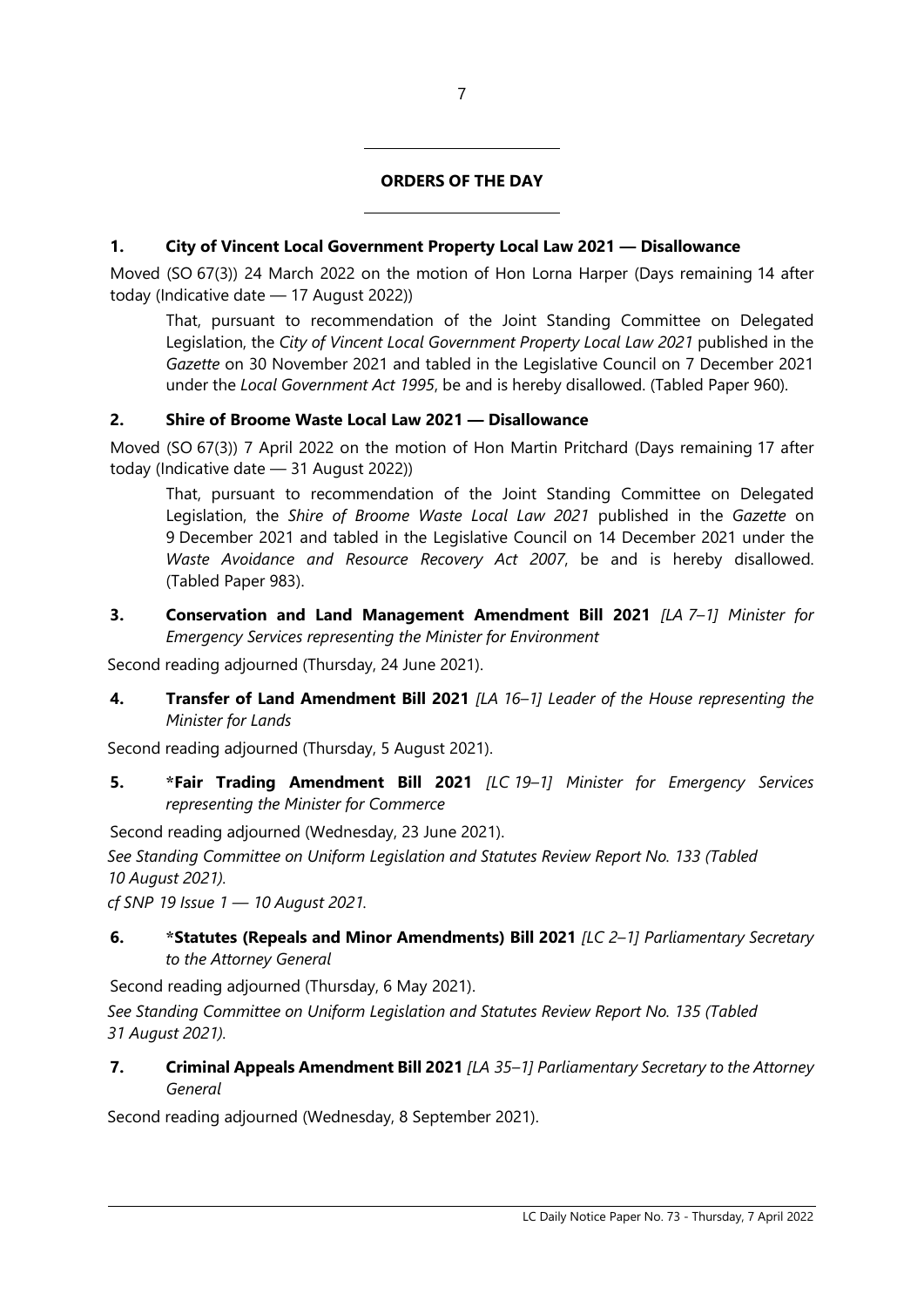Second reading continuation of remarks Hon Nick Goiran — 49 mins (Wednesday, 23 March 2022).

**9. Civil Procedure (Representative Proceedings) Bill 2021** *[LA 37–1] Parliamentary Secretary to the Attorney General*

Second reading adjourned (Thursday, 28 October 2021).

**10. Firearms Amendment Bill 2021** *[LA 59–2] Minister for Emergency Services representing the Minister for Police*

Second reading resumption of debate adjourned (Wednesday, 6 April 2022).

**11. Forest Products Amendment Bill 2021** *[LA 50–1] Minister for Regional Development representing the Minister for Forestry*

Committee progress clause 2 (Thursday, 24 March 2022).

**12. Railway (METRONET) Amendment Bill 2022** *[LA 63–1] Leader of the House representing the Minister for Transport*

Second reading adjourned (Thursday, 24 March 2022).

**13. Soil and Land Conservation Amendment Bill 2021** *[LA 55–1] Minister for Agriculture and Food*

Second reading adjourned (Thursday, 24 March 2022).

**14. Standing Committee on Procedure and Privileges — Report 61 — Progress Report: Supreme Court proceedings and matters of privilege raised in the 40th Parliament** *(Tabled 13 May 2021)*

Consideration on the motion of Hon Simon O'Brien (Thursday, 13 May 2021) as follows —

That Recommendation 1 contained in Report 61 of the Standing Committee on Procedure and Privileges, *Progress Report: Supreme Court proceedings and matters of privilege raised in the 40th Parliament,* be adopted and agreed to.

*See Tabled Paper 191 (Tabled 13 May 2021).*

Recommendation 1 states —

A standing memorandum of understanding relating to the compulsory production of evidence and determinations as to material that is subject to parliamentary privilege be advanced between the Legislative Council and relevant investigative agencies, in accordance with the resolution of the Legislative Council of 5 September 2019.

**15. Standing Committee on Procedure and Privileges — Report 61 — Progress Report: Supreme Court proceedings and matters of privilege raised in the 40th Parliament** *(Tabled 13 May 2021)*

Consideration on the motion of Hon Simon O'Brien (Thursday, 13 May 2021) as follows —

That Recommendation 2 contained in Report 61 of the Standing Committee on Procedure and Privileges, *Progress Report: Supreme Court proceedings and matters of privilege raised in the 40th Parliament,* be adopted and agreed to.

*See Tabled Paper 191 (Tabled 13 May 2021).*

Recommendation 2 states —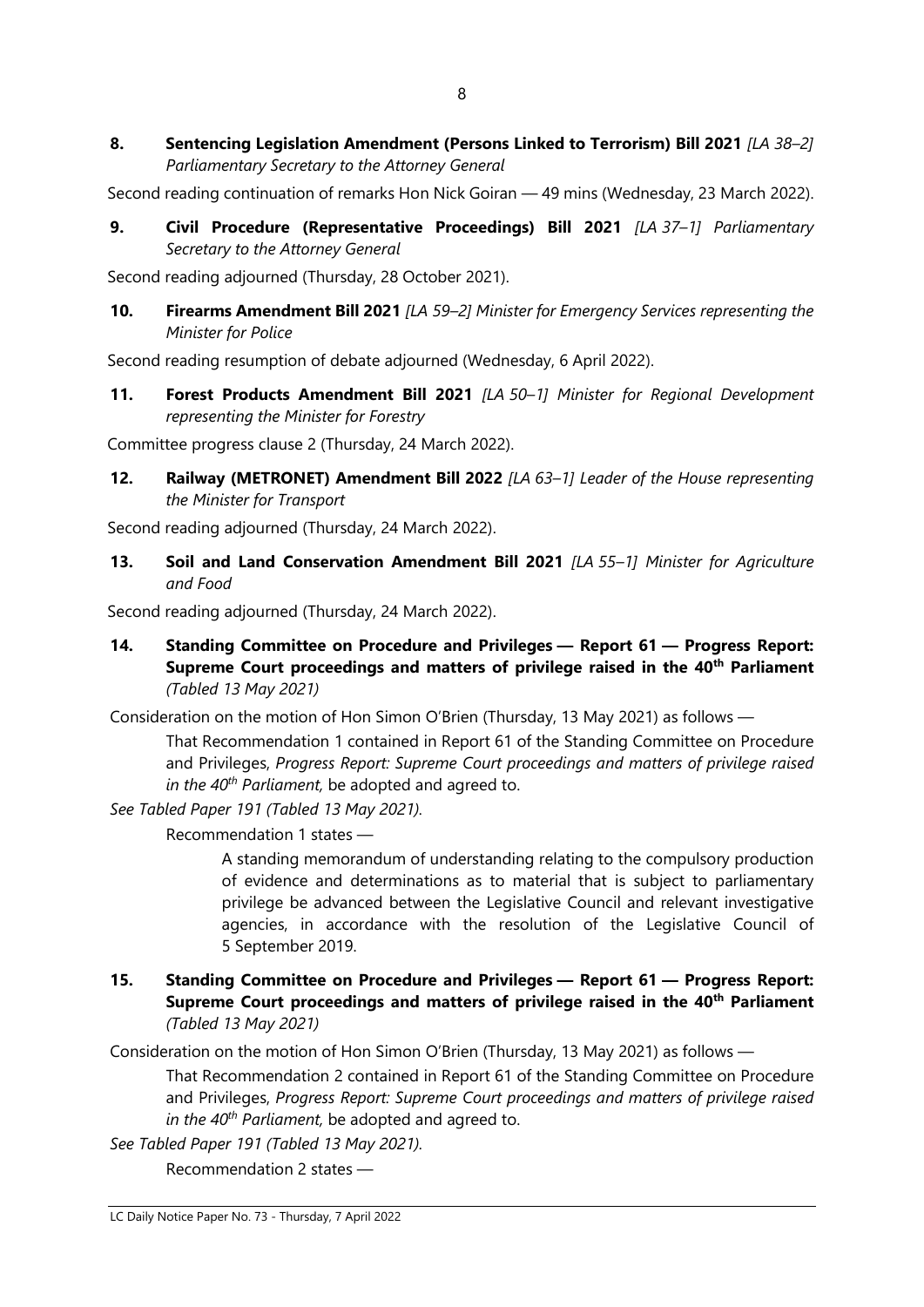The Committee recommends that the following matters be re-referred to the Procedure and Privileges Committee for inquiry and report:

In relation to the refusal by Ms Emily Roper, the Acting Director General of the Department of the Premier and Cabinet, to comply with a summons to attend and produce documents at 9.00am on Friday, 9 August 2019, issued by the Legislative Council Standing Committee on Procedure and Privileges, and the events leading up to that non-compliance:

- (1) Did Ms Emily Roper, or any other person or body, commit a contempt of the Legislative Council or any breach of its privileges?
- (2) If the Committee so finds that any contempt of the Legislative Council has been committed, or that any of the privileges of the Legislative Council have been breached, then what penalty, if any, should the Legislative Council impose for each contempt or breach?

#### **16. Standing Committee on Procedure and Privileges — Report 61 — Progress Report: Supreme Court proceedings and matters of privilege raised in the 40th Parliament** *(Tabled 13 May 2021)*

Consideration on the motion of Hon Simon O'Brien (Thursday, 13 May 2021) as follows —

That Recommendation 3 contained in Report 61 of the Standing Committee on Procedure and Privileges, *Progress Report: Supreme Court proceedings and matters of privilege raised in the 40th Parliament,* be adopted and agreed to.

#### *See Tabled Paper 191 (Tabled 13 May 2021).*

Recommendation 3 states —

The Committee recommends that the following matters be re-referred to the Procedure and Privileges Committee for inquiry and report:

In relation to the actions of Mr Darren Foster, the Director General of the Department of the Premier and Cabinet, in producing documents to the Corruption and Crime Commission relating to former Members of the Legislative Council without following a procedure that the Legislative Council or the Legislative Council Standing Committee on Procedure and Privileges had authorised for determining issues of parliamentary privilege:

- (1) Did Mr Darren Foster, or any other person or body, commit a contempt of the Legislative Council or any breach of its privileges?
- (2) If the Committee so finds that any contempt of the Legislative Council has been committed, or that any of the privileges of the Legislative Council have been breached, then what penalty, if any, should the Legislative Council impose for each contempt or breach?

#### **17. Misuse of Drugs Amendment Bill 2021** *[LC 23–1] Hon Dr Brian Walker*

Second reading adjourned (Thursday, 3 June 2021).

**18. Climate Change and Greenhouse Gas Emissions Reduction Bill 2021** *[LC 48–1] Hon Dr Brad Pettitt*

Second reading adjourned (Thursday, 14 October 2021).

#### **19. Retail Trading Hours Amendment Bill 2021** *[LC 62–1] Hon Wilson Tucker*

Second reading adjourned (Thursday, 16 December 2021).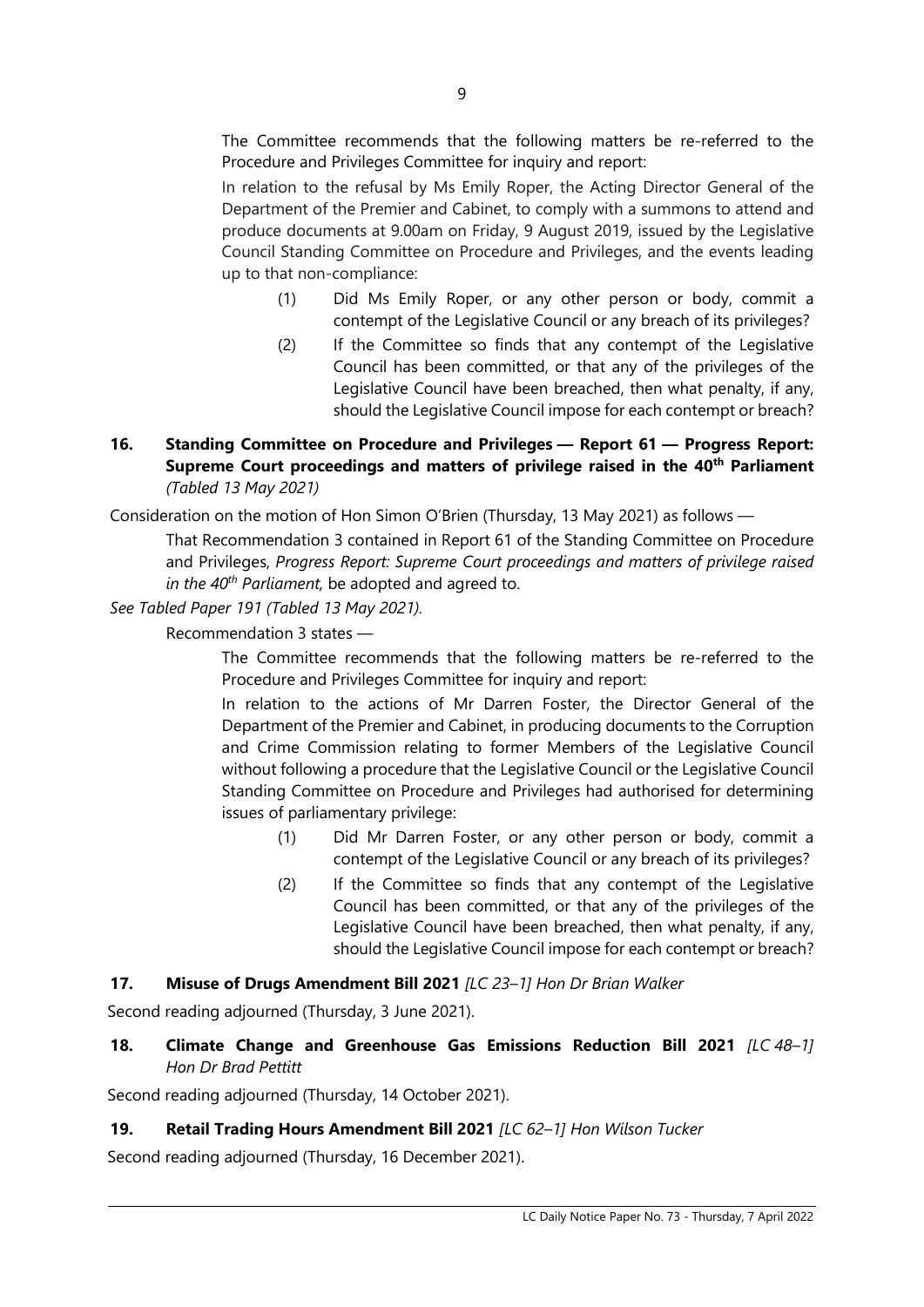#### **20. Investment in Digital Inclusion** *(Moved 16 December 2021)*

Resumption of debate adjourned (Thursday, 16 December 2021), on the motion of Hon Wilson Tucker as follows —

That this House:

- (a) recognises the benefits of digital inclusion, particularly in remote and regional areas of Western Australia;
- (b) notes that despite the rollout of the NBN, many regional Western Australians still lack network access and remain effectively digitally excluded; and
- (c) calls on the State Government to increase investment in initiatives to improve network access and digital inclusion for regional Western Australia.

*Total time remaining on motion — 7 mins.*

### **21. St Patrick's Day** *(Moved 17 March 2022)*

Resumption of debate adjourned (Thursday, 17 March 2022), on the motion of Hon Dr Brian Walker as follows —

Noting that today is St Patrick's Day, this House encourages all those celebrating to enthusiastically embrace the pot at the end of the rainbow.

*Total time remaining on motion — 57 mins.*

# **SELECT COMMITTEES**

#### **1. Select Committee into Cannabis and Hemp** *(Established 13 October 2021)*

 $\overline{a}$ 

 $\overline{a}$ 

On the motion of Hon Dr Brian Walker as follows —

- (1) A Select Committee to be known as the Cannabis and Hemp Select Committee is established.
- (2) The Select Committee is to inquire into and report on the potential to amend the current legislation and regulations which apply to cannabis and hemp in Western Australia, with particular reference to —
	- (a) the current barriers to pharmaceutical nutraceutical use of cannabinoid products;
	- (b) medicinal cannabis, its prescription, availability and affordability; and
	- (c) the potential benefits and risks of permitting industrial hemp for human consumption.
- (3) The Select Committee shall consist of five members, namely: Hon Dr Brian Walker (Chair); Hon Matthew Swinbourn (Deputy Chair); Hon Jackie Jarvis; Hon Lorna Harper and Hon James Hayward.
- (4) The Select Committee may table interim reports, and is to table its final report by no later than 12 months after the committee has been established.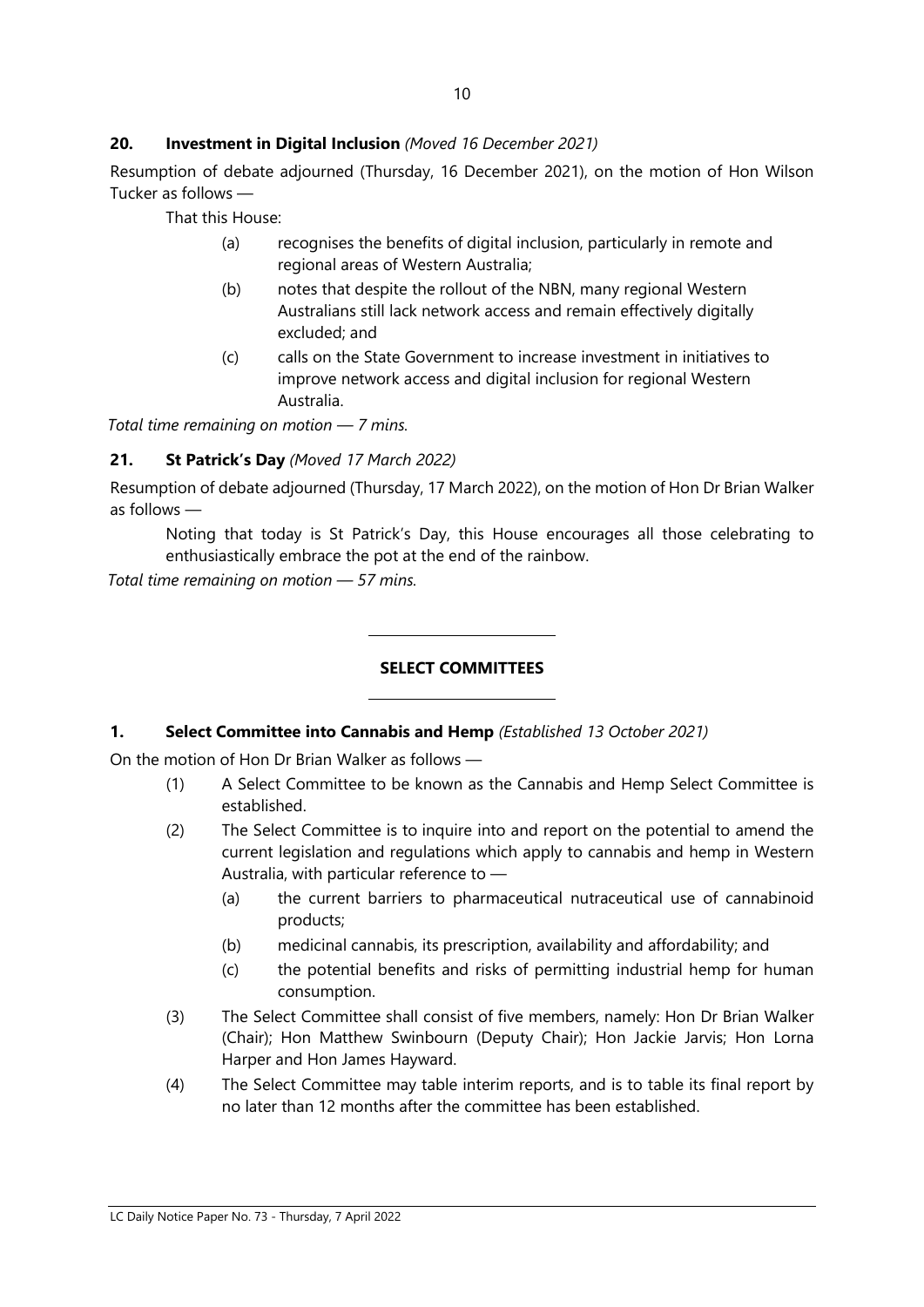### **COMMITTEE INITIATED INQUIRIES**

 $\overline{a}$ 

 $\overline{a}$ 

**1. Standing Committee on Public Administration — Terms of Reference: Inquiry into the delivery of ambulance services in Western Australia** *(Notice given 22 June 2021)*

Resolution of the Committee on 17 June 2021 to commence an Inquiry into the delivery of ambulance services in Western Australia with the following terms of reference —

- (a) how 000 ambulance calls are received, assessed, prioritised and despatched in the metropolitan area and in the regions;
- (b) the efficiency and adequacy of the service delivery model of ambulance services in metropolitan and regional areas of Western Australia;
- (c) whether alternative service delivery models in other jurisdictions would better meet the needs of the community; and
- (d) any other matters considered relevant by the Committee.

The Committee intends to table its report by March 2022.

*Reporting date extended by resolution of the Committee to the end of May 2022. See Tabled paper 1172.*

**2. Standing Committee on Estimates and Financial Operations — Terms of Reference: Inquiry into the financial administration of homelessness services in Western Australia** *(Notice given 18 November 2021)*

Resolution of the Committee on 17 November 2021 to commence an Inquiry into the financial administration of homelessness services in Western Australia with particular focus on —

- (a) the current funding and delivery of services;
- (b) 'All Paths Lead to a Home', Western Australia's 10-Year Strategy on Homelessness 2020-2030;
- (c) existing data systems and how data informs service delivery; and
- (d) any other related matter.

*Pursuant to Standing Order 163, Hon Steve Martin is substituted for Hon Nick Goiran and Hon Dan Caddy is substituted for Hon Samantha Rowe for the duration of this inquiry.*

**3. Joint Standing Committee on the Corruption and Crime Commission — Terms of Reference: Inquiry into What happens next? Beyond a finding of serious misconduct** *(Notice given 24 March 2022)*

Resolution of the Committee on 23 March 2022 to commence an inquiry entitled What happens next? Beyond a finding of serious misconduct with the following terms of reference —

The Committee will inquire into what happens after a public officer is found to have engaged in serious misconduct including —

- (a) disciplinary and other sanctions imposed by departments, local government, the Western;
- (b) unexplained wealth and criminal benefits proceedings initiated by the Corruption and Crime Commission;
- (c) criminal prosecutions arising from serious misconduct investigations including prosecuting arrangements, challenges and outcomes;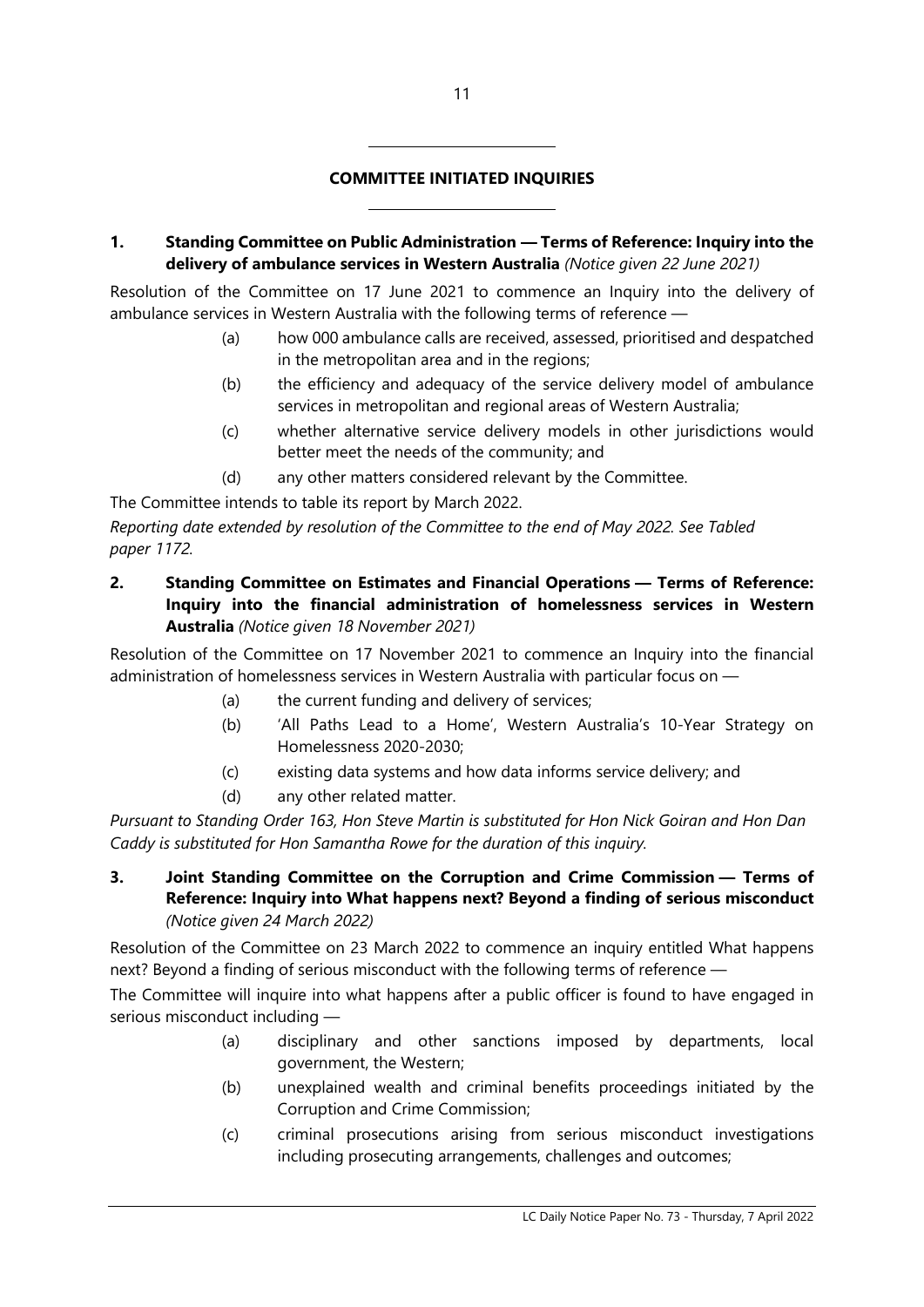- (d) the roles of the Corruption and Crime Commission, Public Sector Commission, departments, local government, the Western Australia Police Force and other authorities in taking action, oversighting and/or reporting the above outcomes; and
- (e) measures to improve the effectiveness, transparency and/or oversight of the above.

The Committee will report by 30 November 2023.

 $\overline{\phantom{a}}$ 

 $\overline{\phantom{a}}$ 

#### **CONSIDERATION OF COMMITTEE REPORTS**

**1. Joint Standing Committee on the Commissioner for Children and Young People — Report No. 1 — Annual Report 2020–2021** *(Tabled 16 September 2021)*

Continuation of remarks Hon Kyle McGinn — 8 mins (Wednesday, 6 April 2022) on the motion of Hon Neil Thomson that the report be noted.

*See Tabled paper 678.*

*Time remaining on motion — 1 hour and 4 minutes. (Motion to be postponed in 4 mins). Standing Order 110(2A) and (2B) applied — 10 November 2021, 8 December 2021.*

**2. Joint Standing Committee on the Corruption and Crime Commission — Report No. 1 — Annual Report 2020–21** *(Tabled 9 September 2021)*

Continuation of remarks Hon Jackie Jarvis — 6 mins (Wednesday, 16 February 2022) on the motion of Hon Dr Steve Thomas that the report be noted.

*See Tabled paper 536.*

*Time remaining on motion — 1 hour. Standing Order 110(2A) and (2B) applied — 15 September 2021, 27 October 2021, 16 February 2022*.

**3. Joint Standing Committee on the Corruption and Crime Commission — Report No. 2 — If not the CCC … then where? An examination of the Corruption and Crime Commission's oversight of excessive use of force allegations against members of the WA Police Force** *(Tabled 9 September 2021)*

Continuation of remarks Hon Nick Goiran — 4 min (Wednesday, 23 February 2022) on the motion of Hon Dr Steve Thomas that the report be noted.

*See Tabled paper 537.*

*Time remaining on motion — 1 hour.*

*Standing Order 110(2A) and (2B) applied — 13 October 2021, 17 November 2021, 23 February 2022. Government Response Tabled 30 November 2021 (Tabled Paper 913)*.

**4. Joint Standing Committee on the Corruption and Crime Commission — Report No. 3 — 'A GOOD YEAR'. The work of the Parliamentary Inspector of the Corruption and Crime Commission** *(Tabled 24 February 2022)*

Consideration. *See Tabled paper 1085.*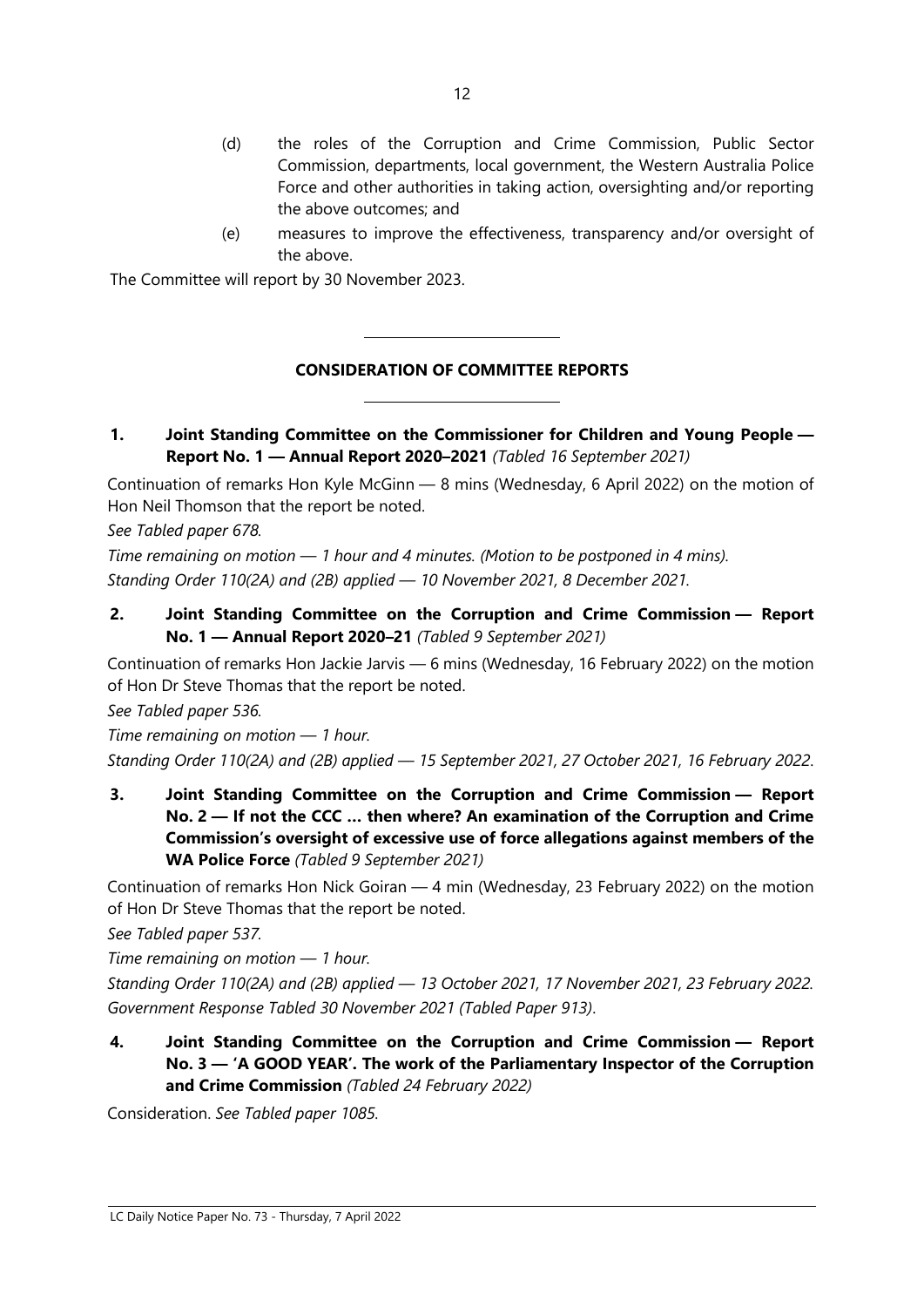**5. Joint Standing Committee on the Commissioner for Children and Young People — Report No. 2 — Report Review 2020-21: Examination of selected reports by the Commissioner for Children and Young People** *(Tabled 18 November 2021)*

Continuation of remarks Hon Pierre Yang — 5 mins (Wednesday, 16 March 2022) on the motion of Hon Jackie Jarvis that the report be noted.

*See Tabled paper 895.*

*Time remaining on motion — 3 hours.*

*Standing Order 110(2A) and (2B) applied — 16 March 2022.*

**6. Joint Standing Committee on the Commissioner for Children and Young People — Report No. 3 — The merits of appointing a commissioner for Aboriginal children and young people** *(Tabled 18 November 2021)*

Continuation of remarks Hon Jackie Jarvis — 5 mins (Wednesday, 23 March 2022) on the motion of Hon Neil Thomson that the report be noted.

*See Tabled paper 896.*

*Time remaining on motion — 3 hours.*

*Standing Order 110(2A) and (2B) applied — 23 March 2022.*

*Government Response Tabled 16 March 2022 (Tabled Paper 1133)*.

**7. Joint Standing Committee on the Corruption and Crime Commission — Report No. 4 — The definition of 'public officer' in the Corruption, Crime and Misconduct Act 2003** *(Tabled 24 March 2022)*

Consideration. *See Tabled paper 1175.*

**8. Joint Standing Committee on the Corruption and Crime Commission — Report No. 5 — Police power of arrest — Parliamentary Inspector's report** *(Tabled 24 March 2022)*

Consideration. *See Tabled paper 1176.*

**9. Joint Standing Committee on the Corruption and Crime Commission — Report No. 6 — The Corruption and Crime Commission's unexplained wealth function — The review by the Honourable Peter Martino** *(Tabled 24 March 2022)*

Consideration. *See Tabled paper 1177.*

**10. Standing Committee on Environment and Public Affairs — Report No. 58 — Overview of Petitions (2 June 2021 to 2 December 2021)** *(Tabled 24 March 2022)*

Consideration. *See Tabled paper 1178.*

**11. Standing Committee on Estimates and Financial Operations — Report No. 85 — Consideration of the 2021-22 Budget Estimates** *(Tabled 30 November 2021)*

Resumption of debate (Wednesday, 6 April 2022) on the motion of Hon Peter Collier that the report be noted.

*See Tabled paper 937.*

*Time remaining on motion — 3 hours.*

*Standing Order 110(2A) and (2B) applied — 6 April 2022.*

*Government Response Tabled 15 February 2022 (Tabled Paper 1009)*.